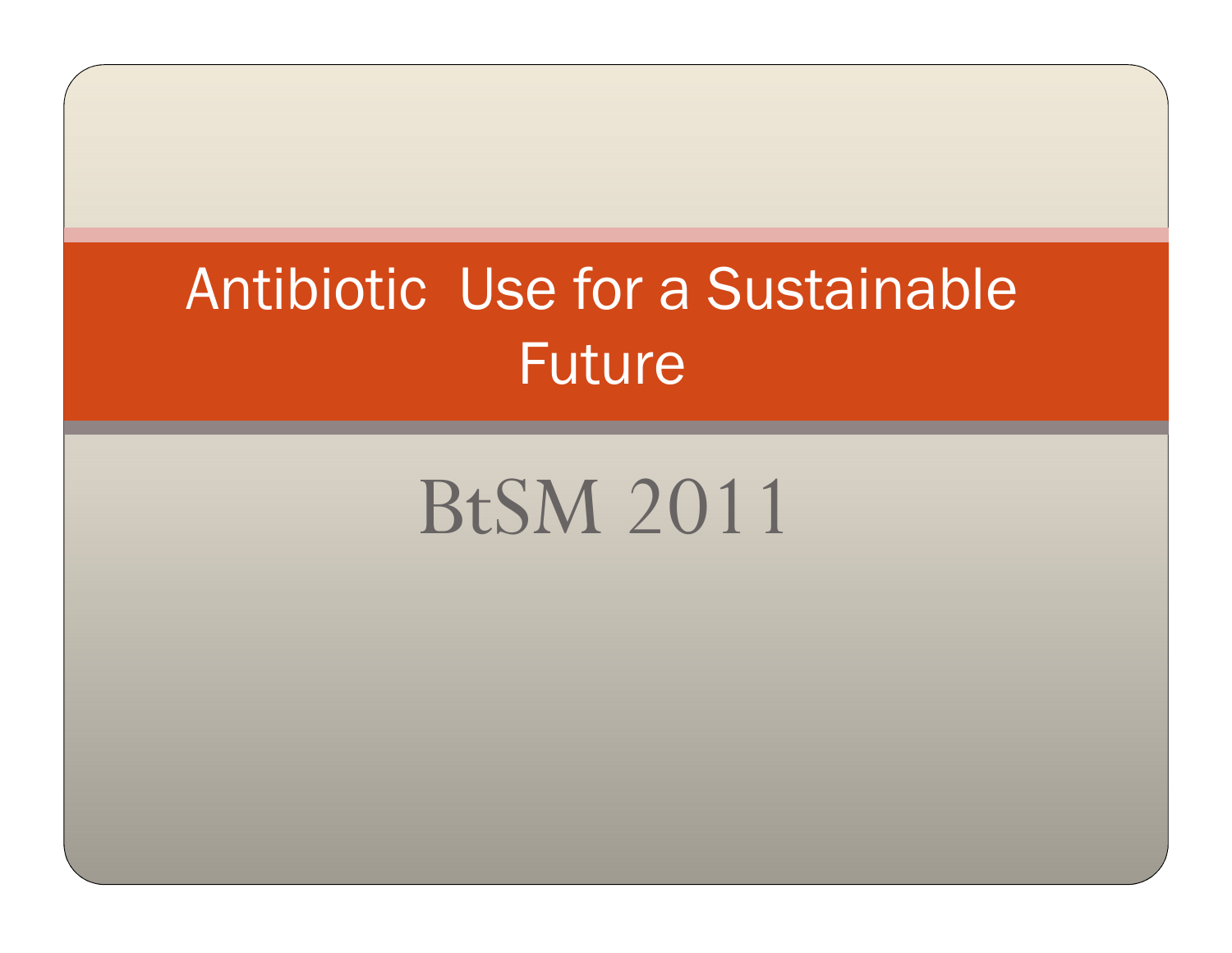IMMEDIATE GLOBAL IMPORTANCETheme of WHO World Health Day 2011:

# COMBATING ANTIMICROBIAL RESISTANCE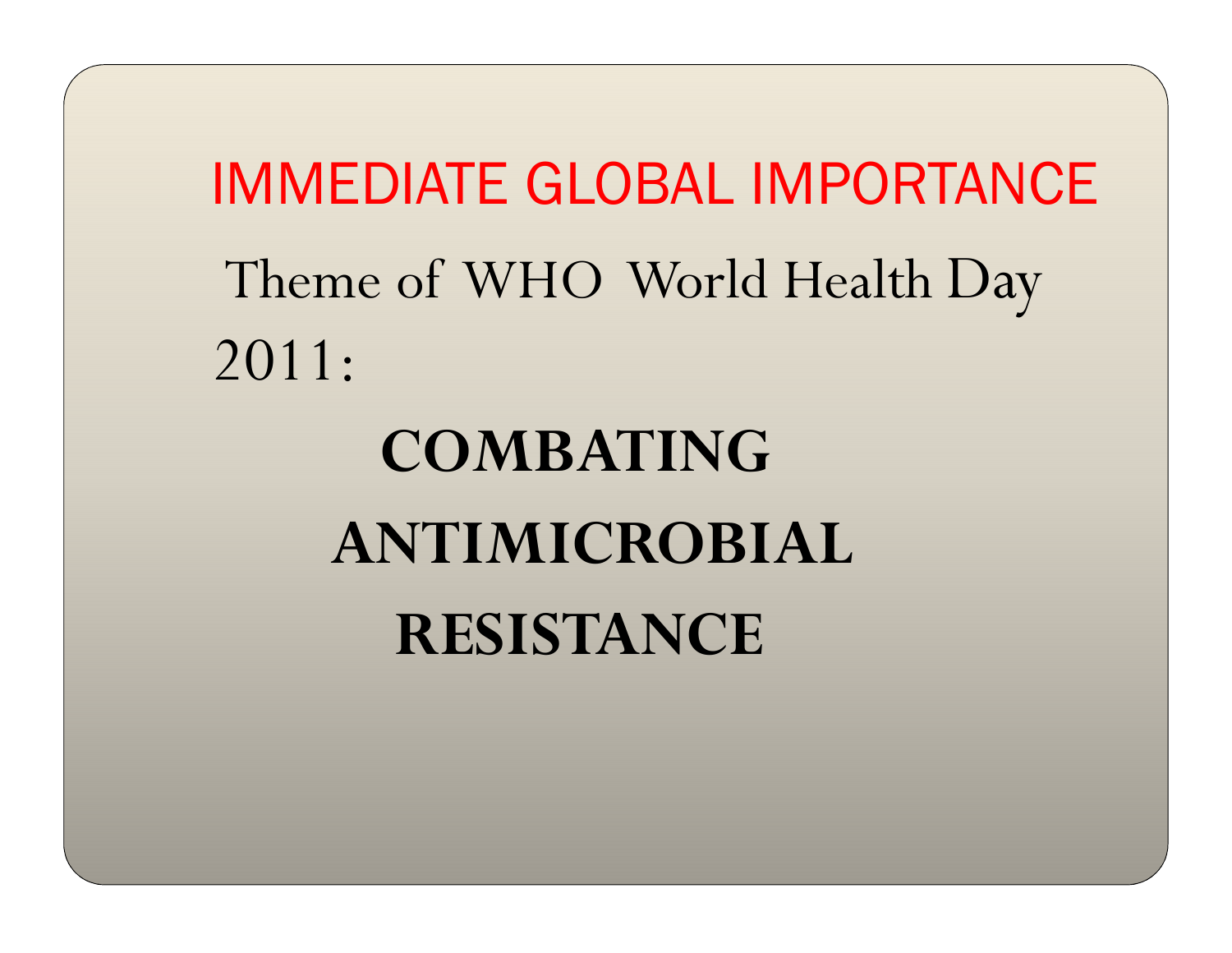

## Antibiotic History

#### PENICILLIN

The image to the left is a structural model of penicillin G. Each ball is an atom, and<br>each wire is a bond between the atoms. Grey atoms are hydrogen, red atoms are each wire is a bond between the atoms. Grey atoms are hydrogen, red atoms are oxygen, black atoms are carbon, green atoms are sodium, and purple atoms are nitrogen. The ring shape in the bottom right corner is a benzyl ring, a set of six carbon atoms bonded into a ring shape. Other groups of atoms can appear on this end of the penicillin molecule. Different types of penicillin (ie, penicillin G, V, etc) have different structures there. The twisted ring in the upper region is called the beta lactam ring; it is the active area of the penicillin molecule. Every type of penicillin has the same beta lactam ring. Above is a chemical structure for the penicillin G molecule, in roughly the same form as the image to the right.

Discovered by Alexander Fleming in 1928. Mold which killed Staph Aureus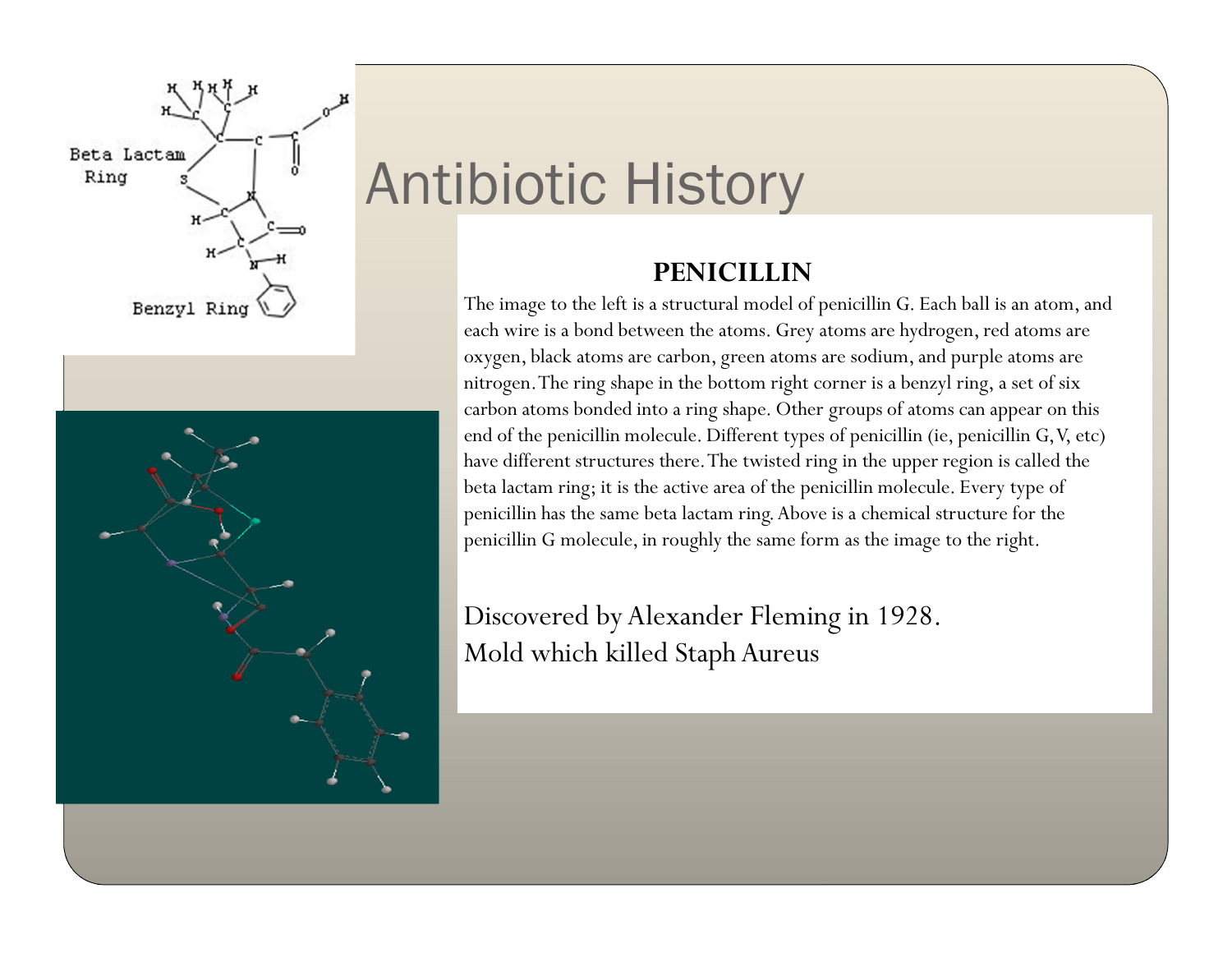### Mechanisms of Resistance to ABX

- Decreased penetration to the target site
- Alteration of the target site (penicillin binding protein, ribosome)
- Inactivation by bacterial enzymes (beta-lactamases)
- Efflux pumps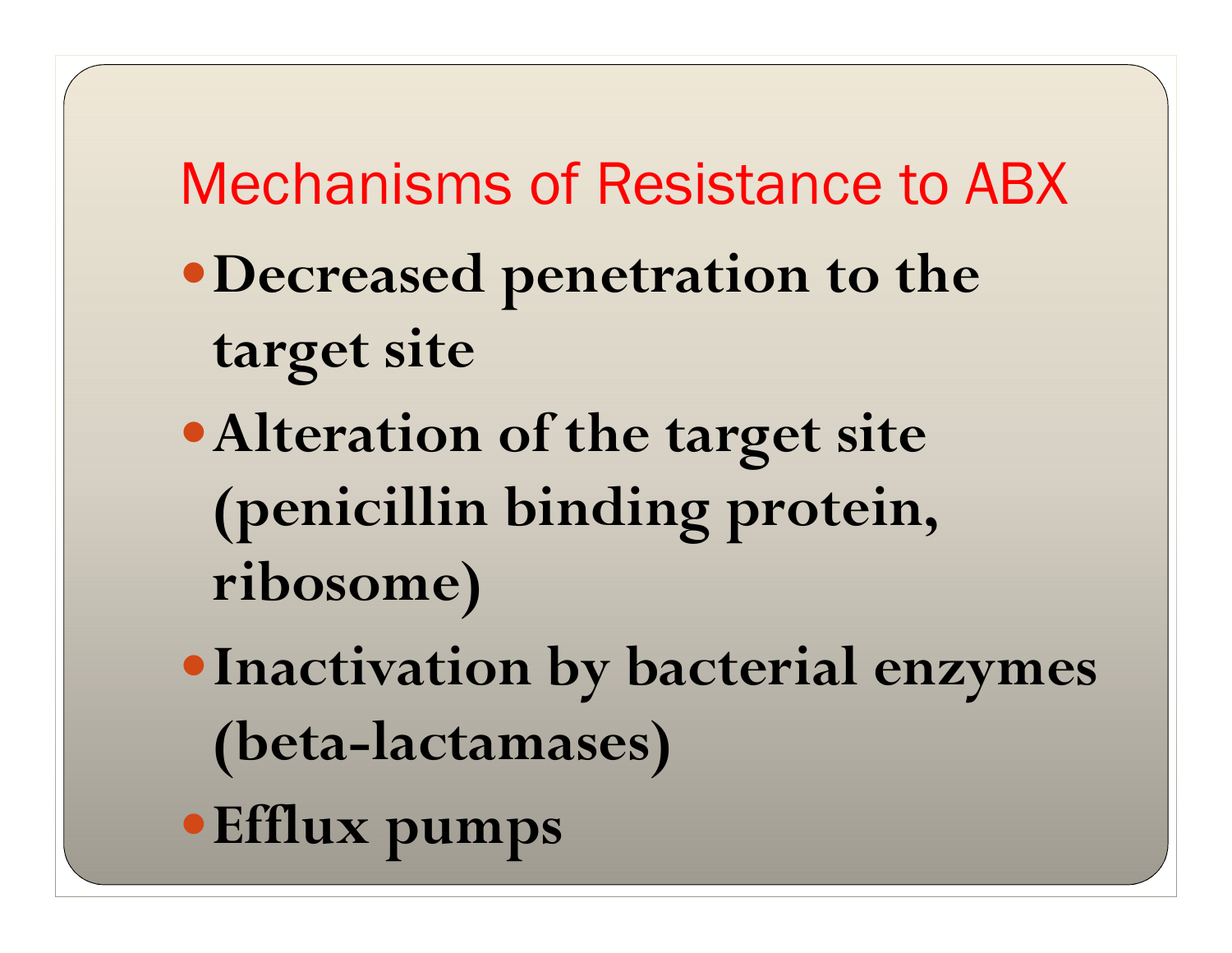How Fast Can Resistance Develop?In 1946 6% of Staph Aureus were resistant to PCN.By 1960 60% of Staph Aureus were resistant to PCN.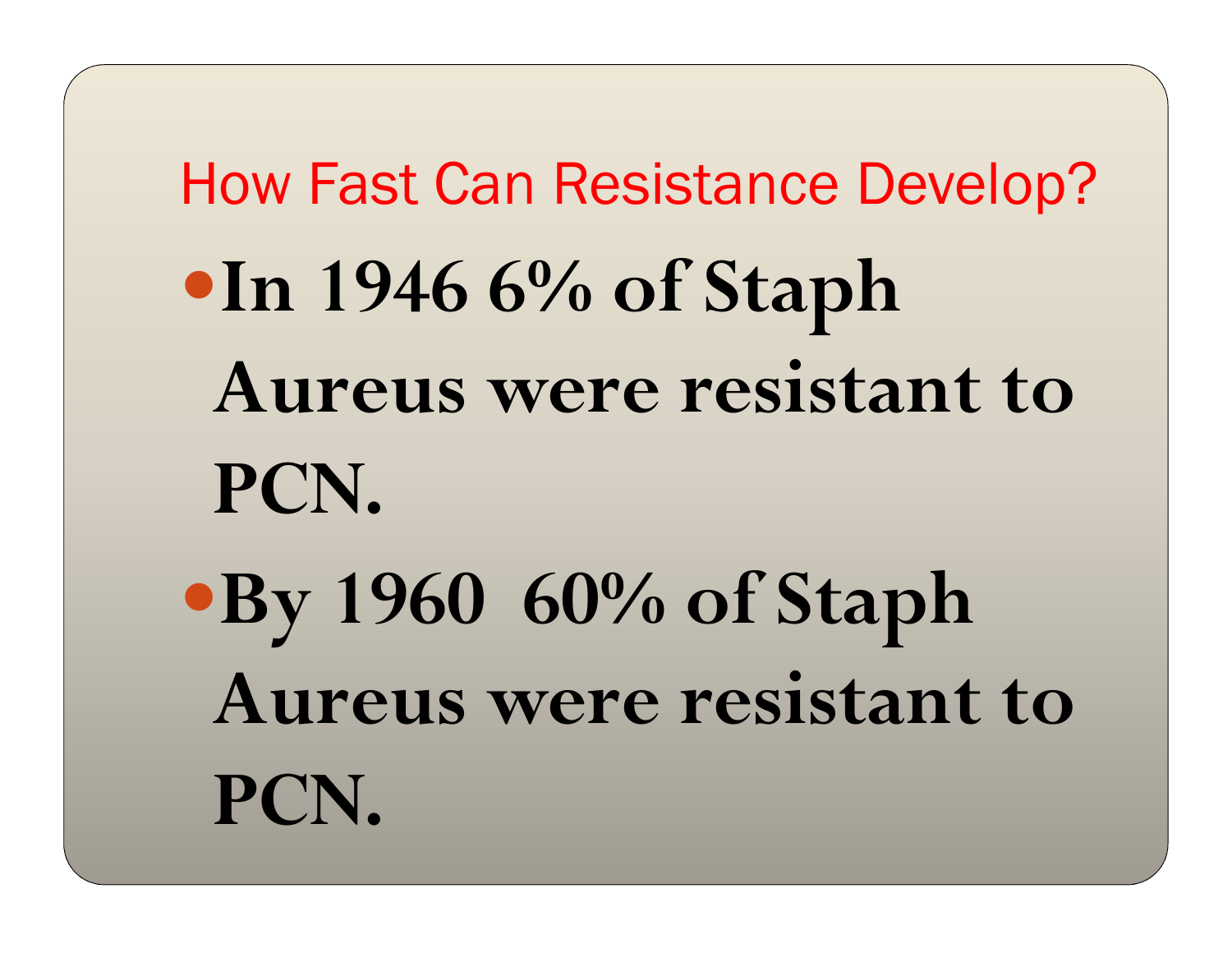What Happened Next?The Penicillin molecule was modified to counteract resistance.

New penicillins such as methicillin and oxacillin were synthesized by the pharmaceutical companies.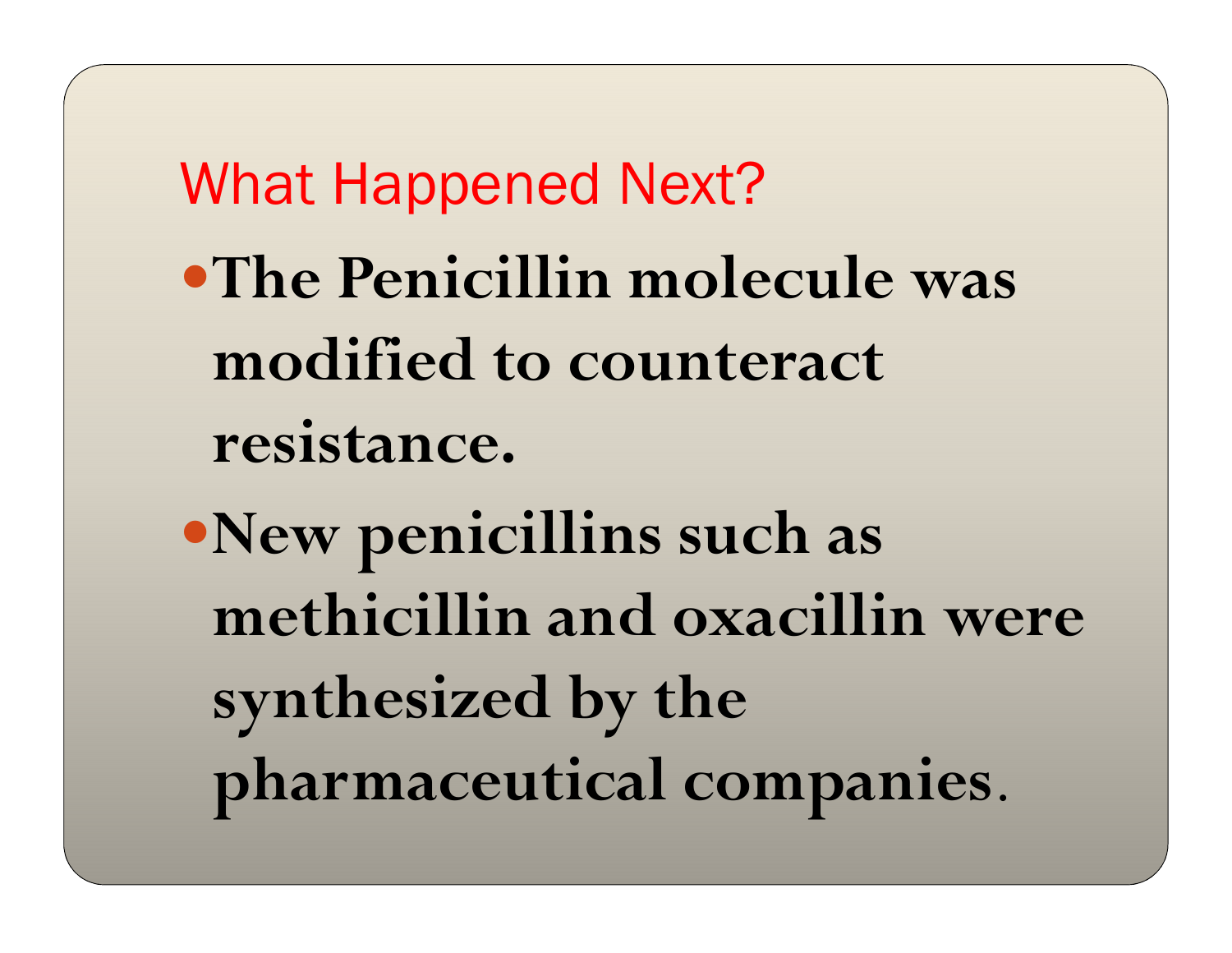Emergence of Methicillin ResistantStaph Aureus

- First noted on the United Kingdom in 1961
- Epidemic in IVDA in the USA in 1981
- Now >50% of staph aureus in some hospitals are MRSA
- A CA (community acquired)-MRSA epidemic began in ~2000
- Resistance cassette carried on bacterial plasmids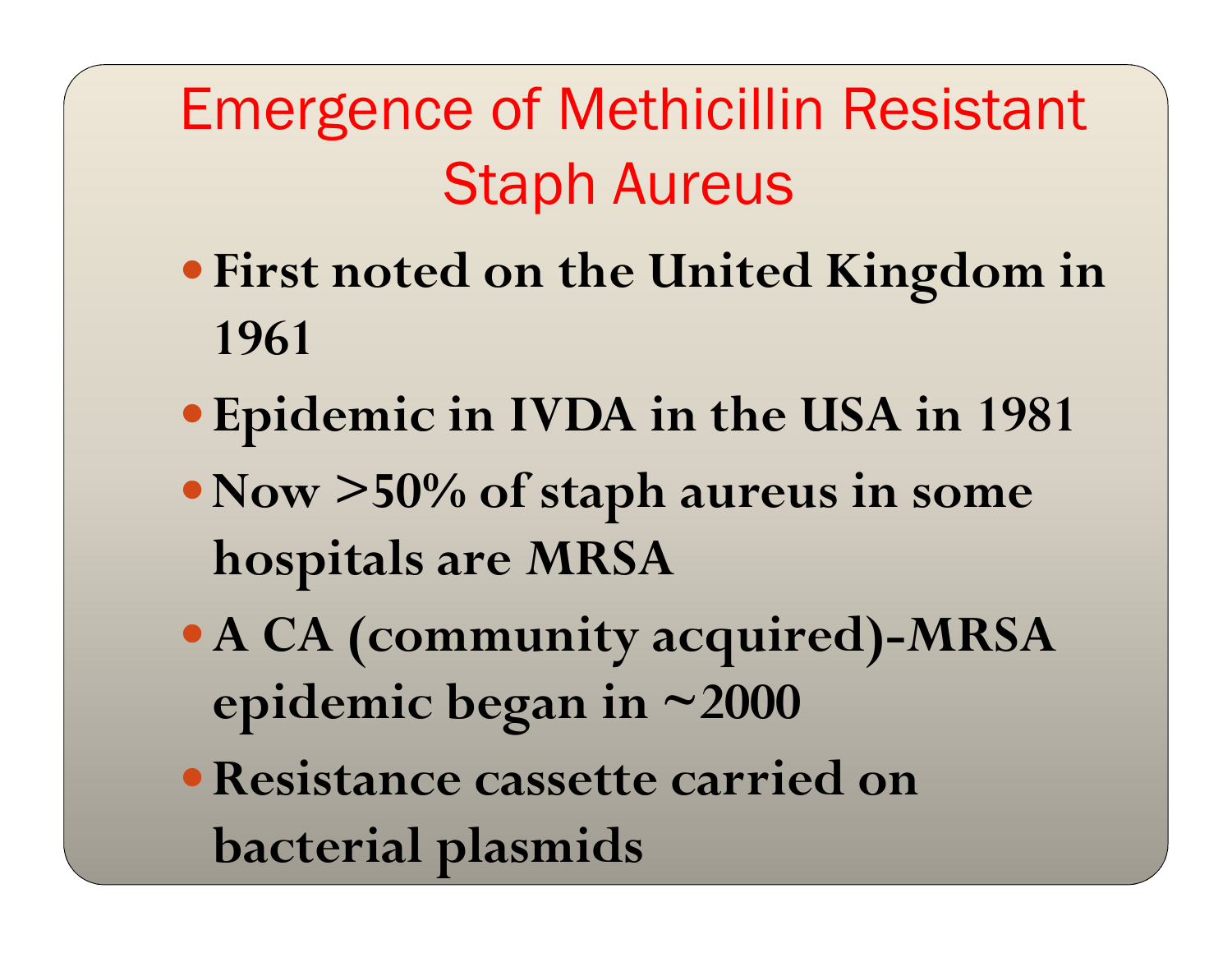Resistance in Gram Negative RodsESBL (extended spectrum beta-lactamases) – France 1984; USA 1988Carbapenemases – late 1990's are now worldwide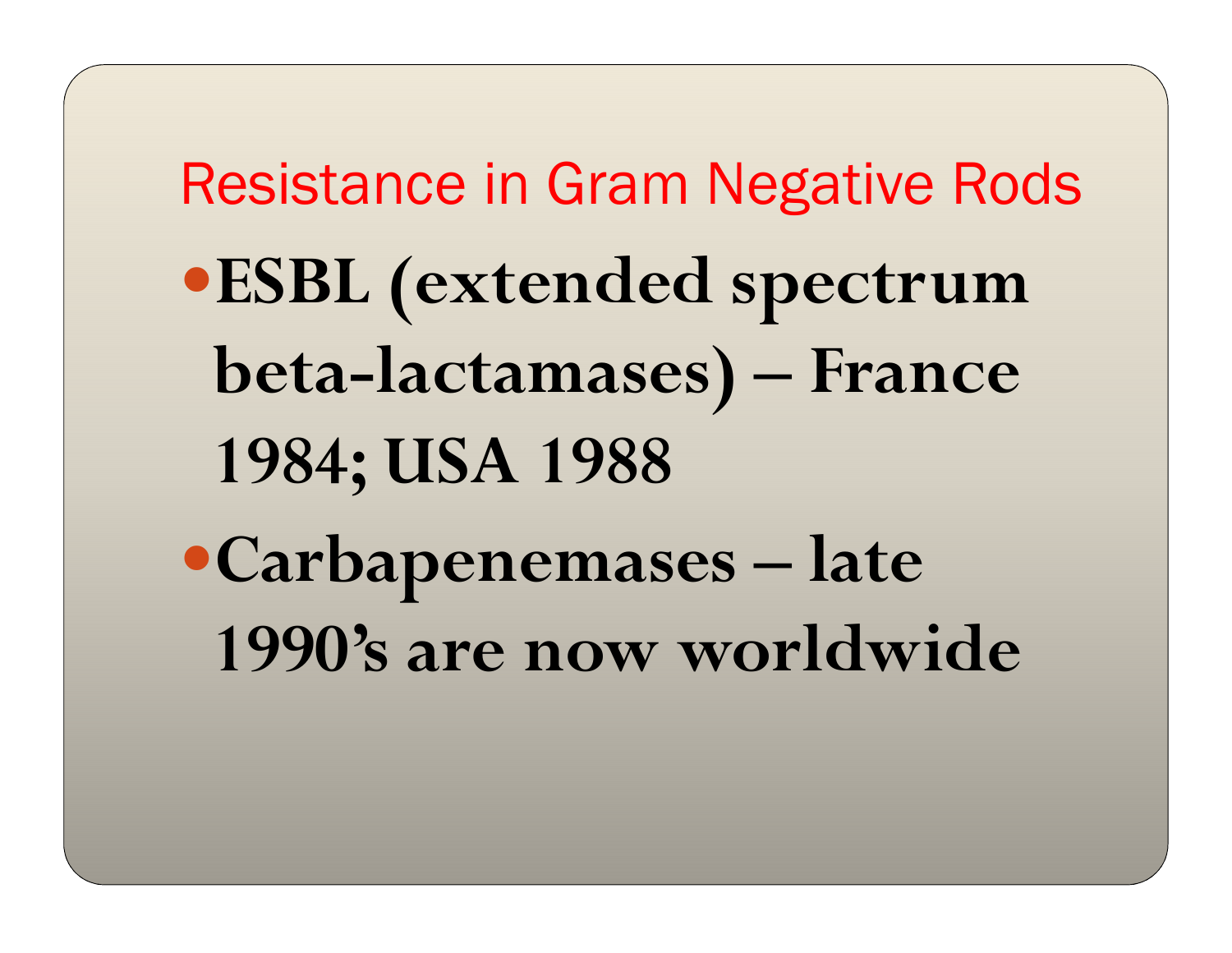# TUBERCULOSIS

- Mid 1990s MDR-TB (multi-drug<br>resistant tuberculosis) resistant tuberculosis)
- 2006 XDR-TB (extensively drug resistant<br>
TR) was noted at Tugela Ferry TB) was noted at Tugela Ferry KwaZuluNatal in conjunction with the HIV epidemic. Now reported in 64 countries
- About 440,000 new cases of MDR-TB annually with >150,000 deaths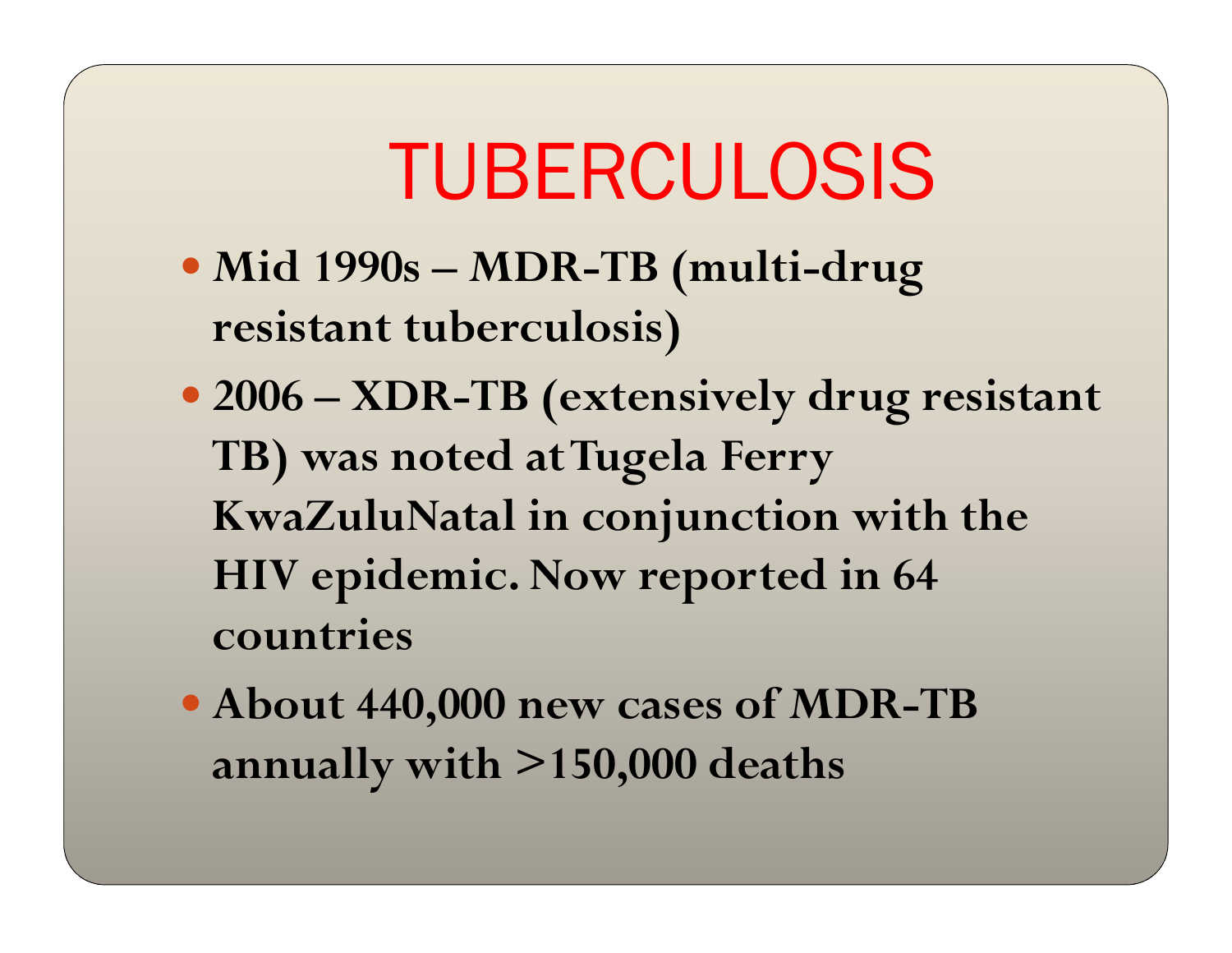#### MALARIA

- In most malaria-endemic countries resistance to chlorquine and fansidar (sulfadoxine-pyrimethamine ) is now widespread
- Resistance to artemisinins is emerging in South-East Asia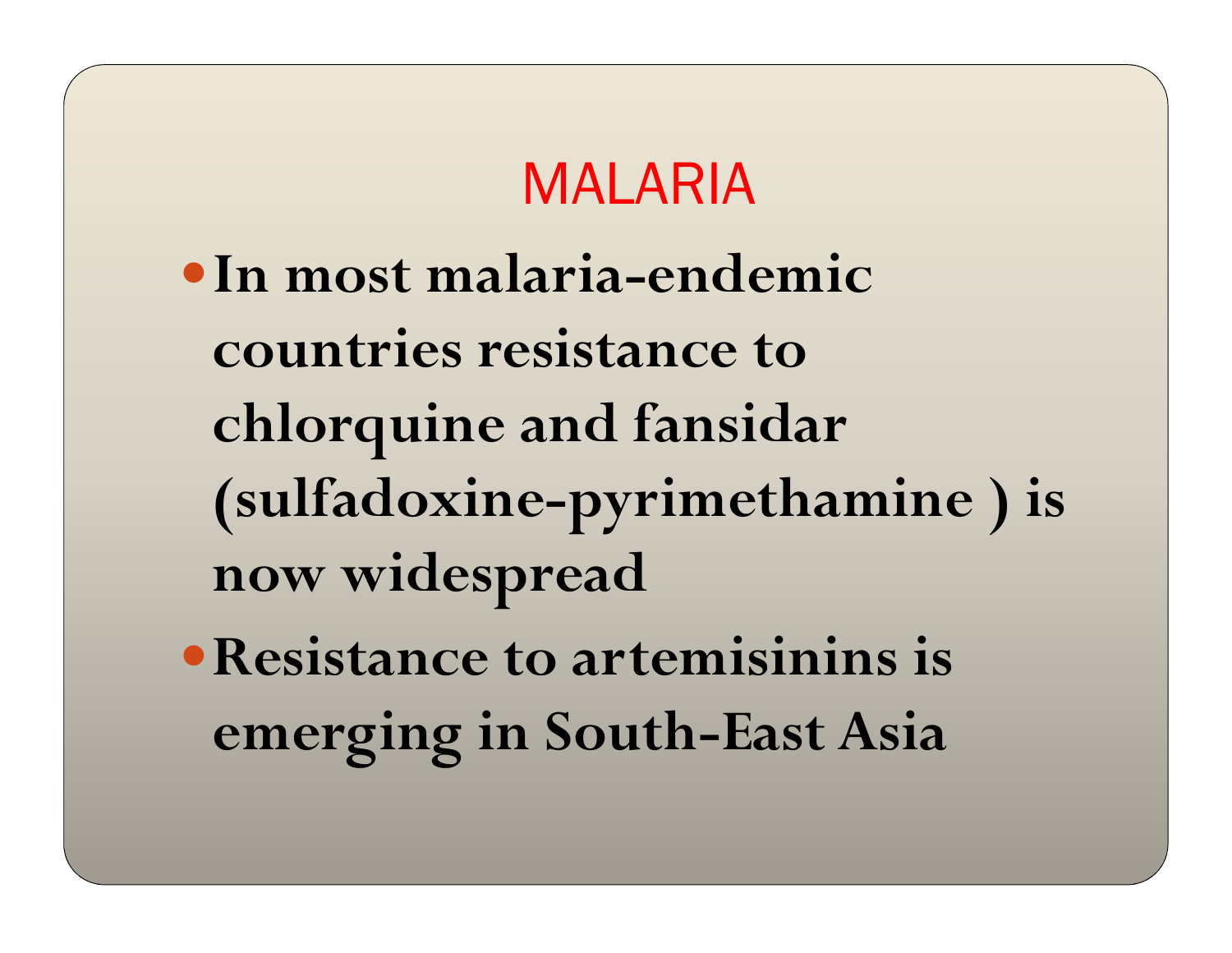#### Antiviral Resistant HIV

- Likely?
- Use of tenofovir as a single agent in vaginal microbicides or as preexposure prophylaxis?
- Use of nevirapine to prevent motherchild transmission?
- National surveys are underway to detect and monitor resistance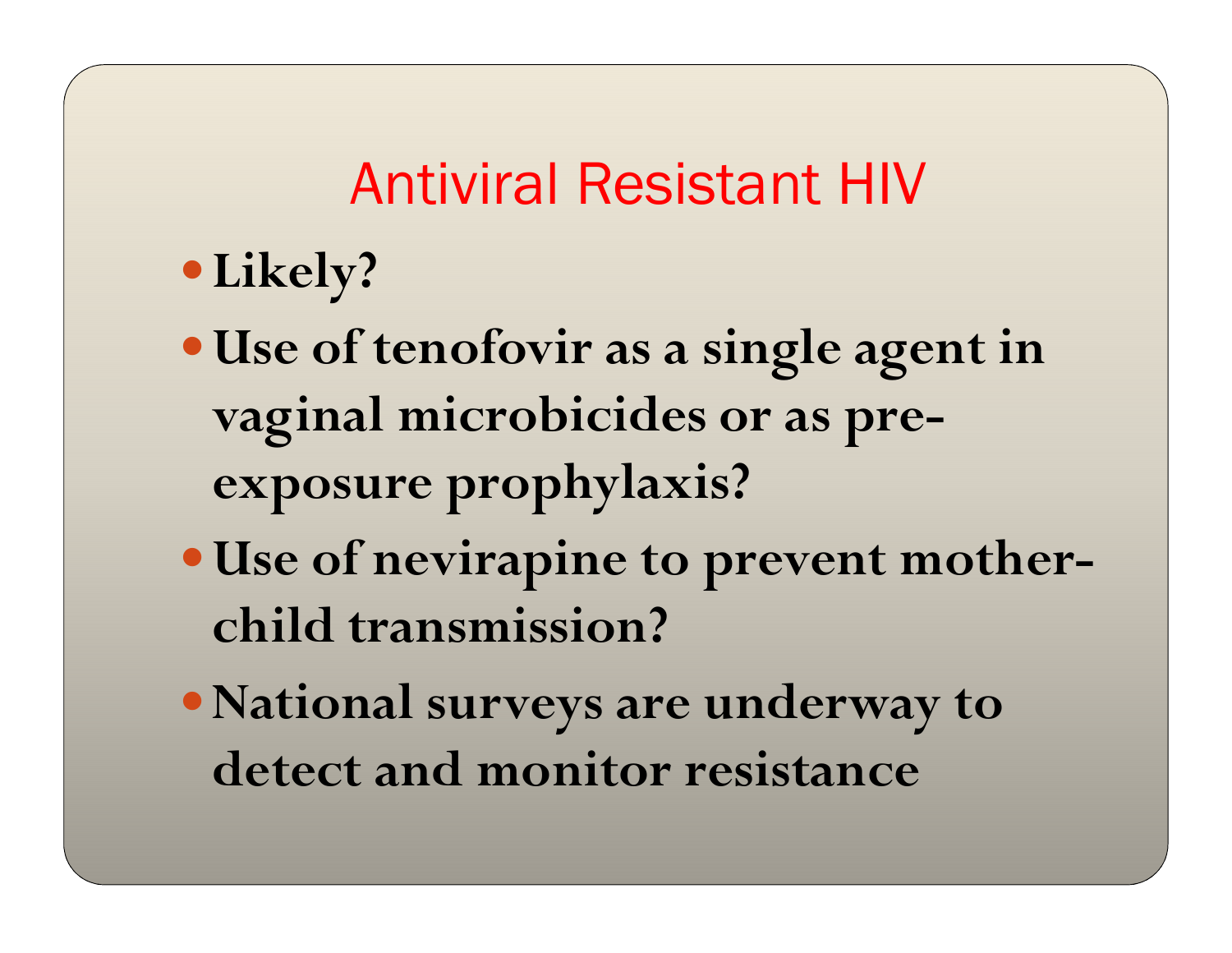#### Why is this a serious problem?

- AMR (antimicrobial resistance) can kill as infection fails to respond to usual treatment prolonging illness or resulting in death
- Control of infectious disease in the population is problematic as patients remain infectious for longer times, spreading microbes to others
- AMR increases the cost of health care as more expensive regimens for a longer duration and even surgery mustbe used
- AMR presages a return to the pre-antibiotic era making complex procedures such as transplants and cancer chemotherapy untenable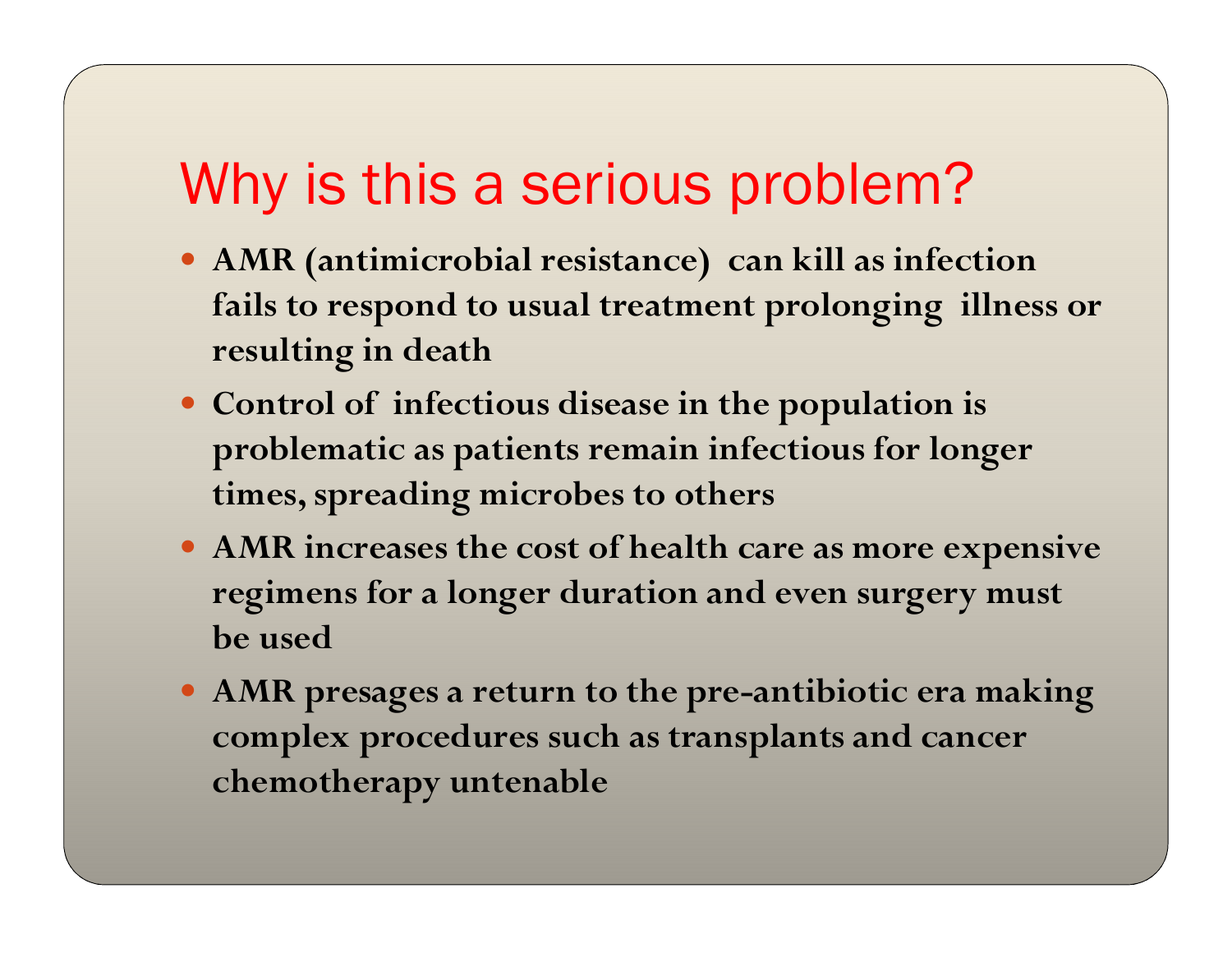#### What Practices Drive AMR

- Inadequate national commitment, accountability, community engagement
- Inadequate or absent surveillance and monitoring systems
- Inappropriate and irrational use of antibiotics, including animal husbandry
- Poor infection preventative and control practices; poor laboratory quality assurance
- Inadequate systems to ensure quality and uninterrupted supplies of medicine
- Insufficient research and development of new products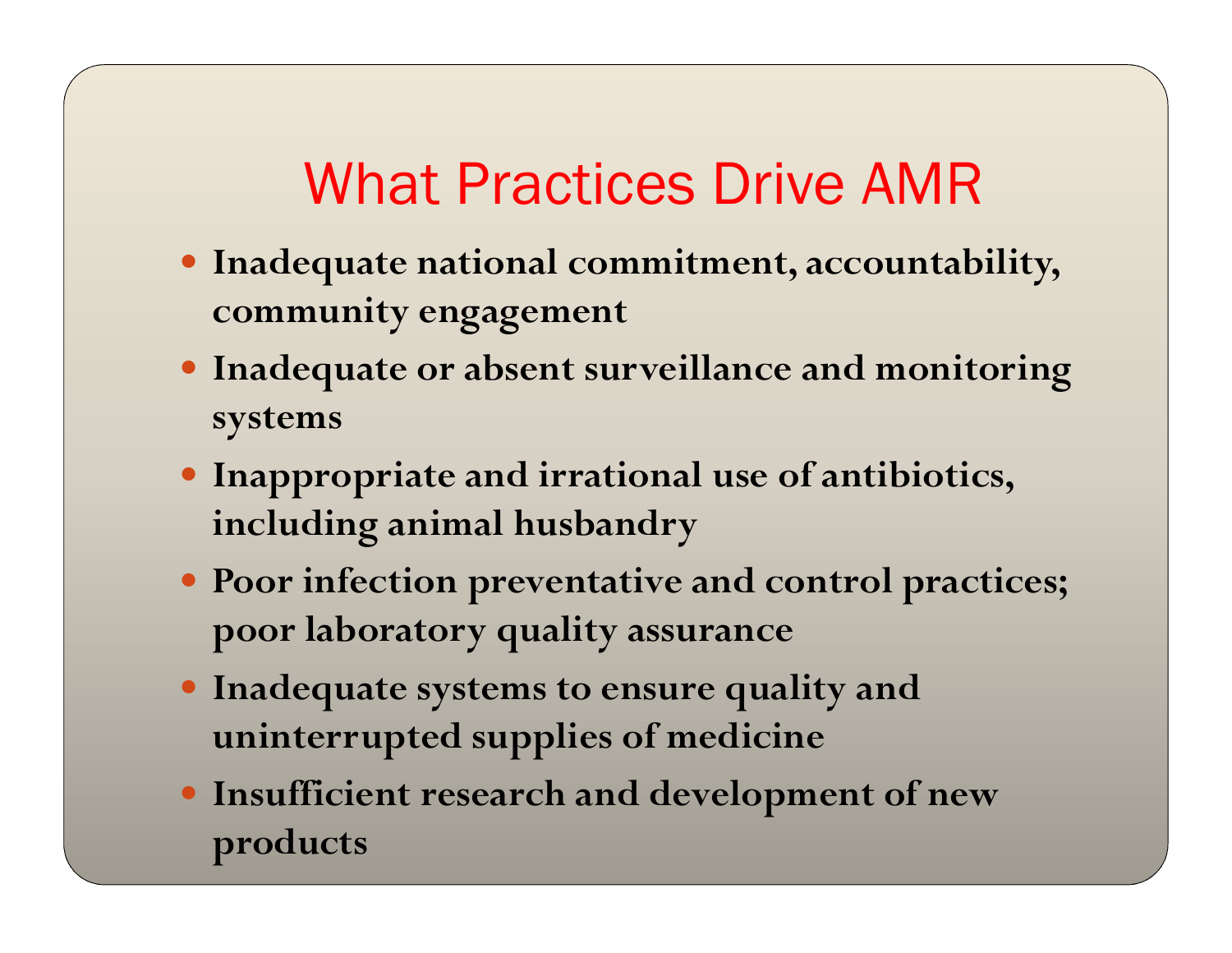#### Antibiotic Stewardship Programs

- Guidelines from the Infectious Disease Society of America
- Address the control of AMR through rational use of antibiotics
- Evidence based
- Professional advice/control
- Since there are few data on outpatient/long-term care facilities, only provides guidelines for hospital-based use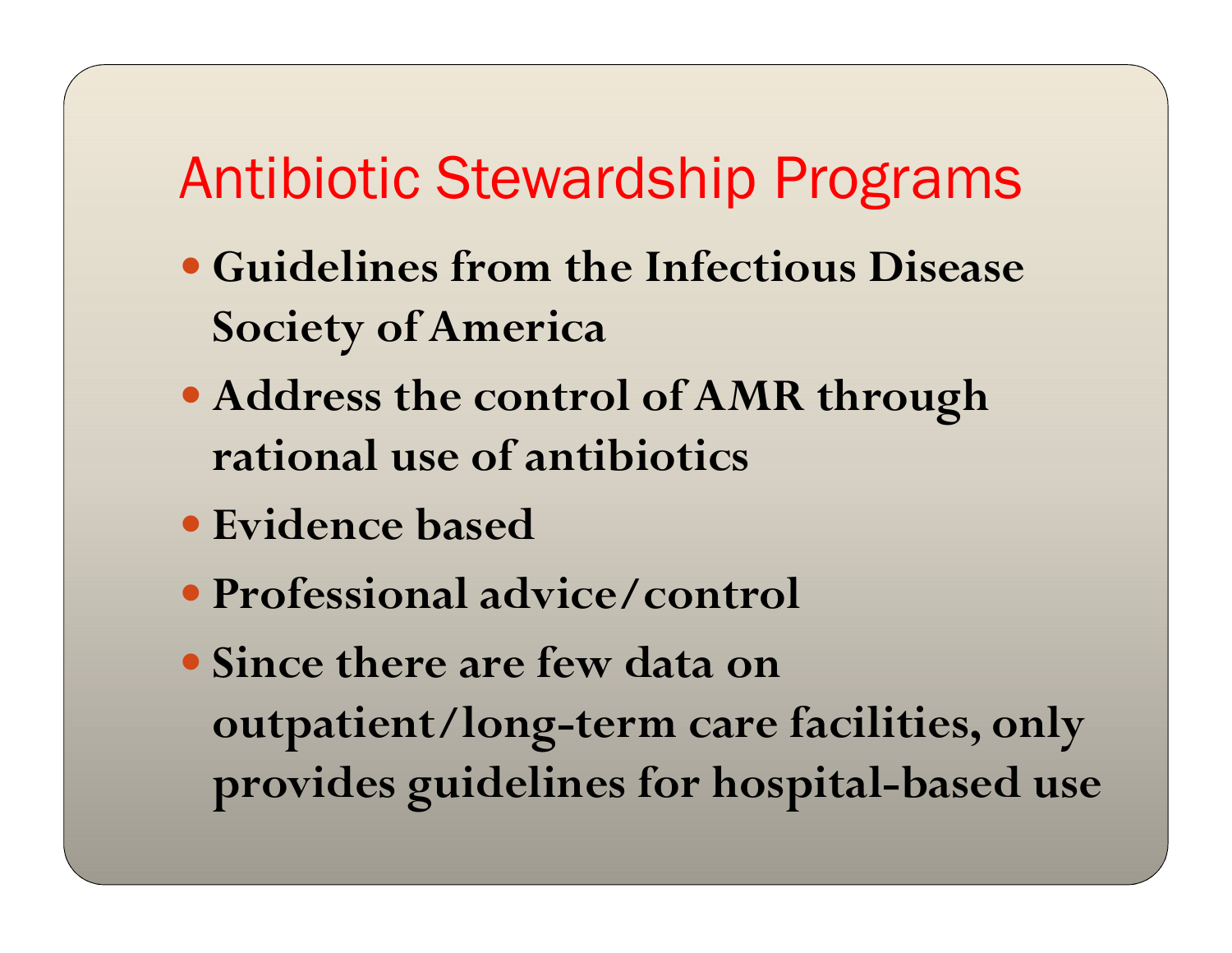- Prospective audit with intervention and feedback
- One-on-one education of housestaff/attending in a patient-specific basis by an infectious disease specialist and/or clinical pharmacist reviewing microbiologic data, local resistance patterns and clinical literature
- Advice given on appropriateness of the regimen, route of administration, dosing, duration toxicity monitoring
- Audit triggered by computer surveillance of antibiotic ordering
- Daily review preferred; 120-bed community hospital reviewed 3x/week
- Several studies showed cost saving, for example one controlled study showed a saving of \$400/patient with no adverse impact.
- A-1 evidence in favor of this option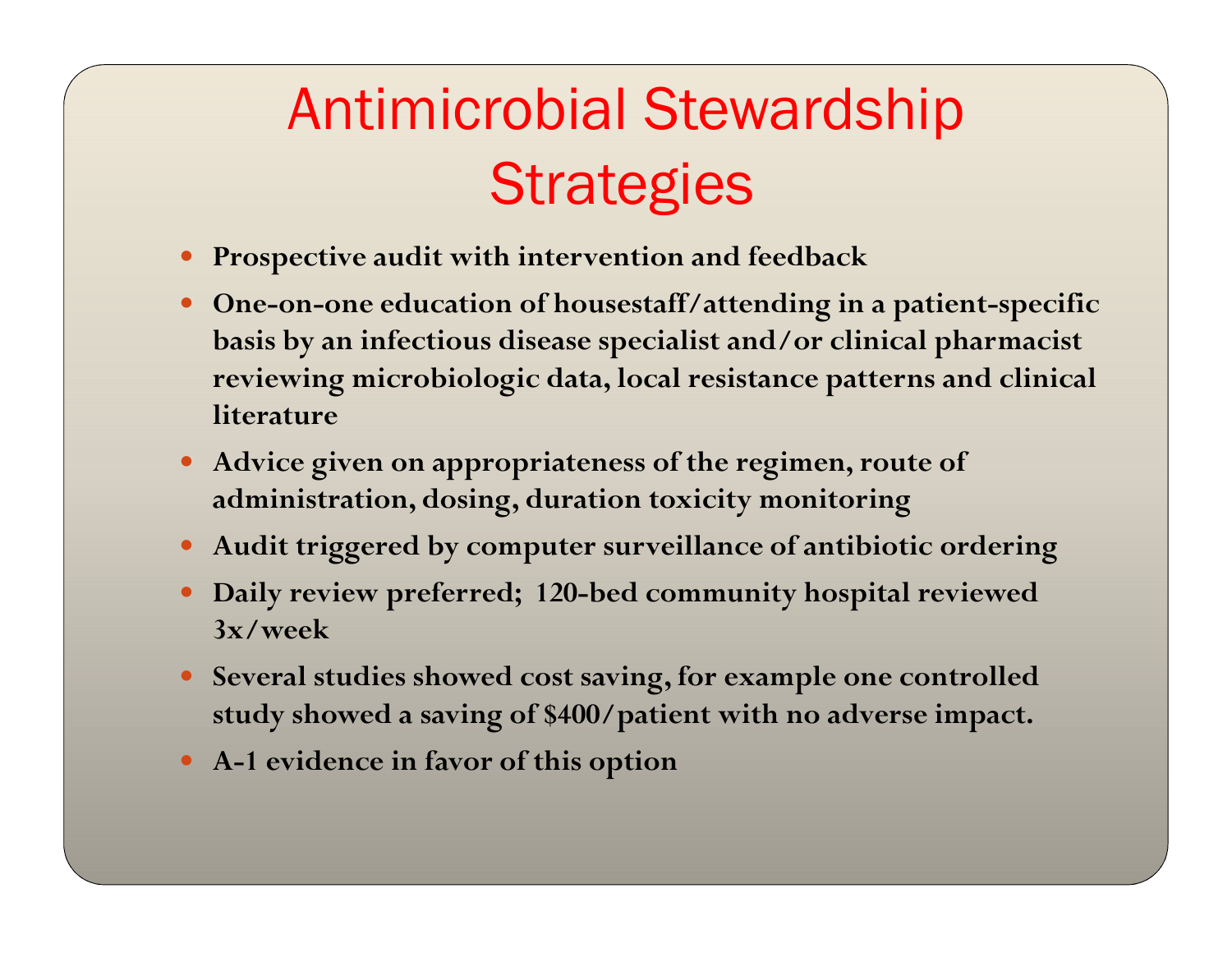- Formulary restriction and preauthorization
- Can lead to immediate cost reduction
- May be beneficial in a multi-faceted response to a specific nosocomial outbreak
- Might just shift use to an alternative agent to which bacteria then develop resistance. For instance: restricting ceftazidime has led to use of imipenem and emergence of imipenem resistant pseudomonas
- Thus require careful monitoring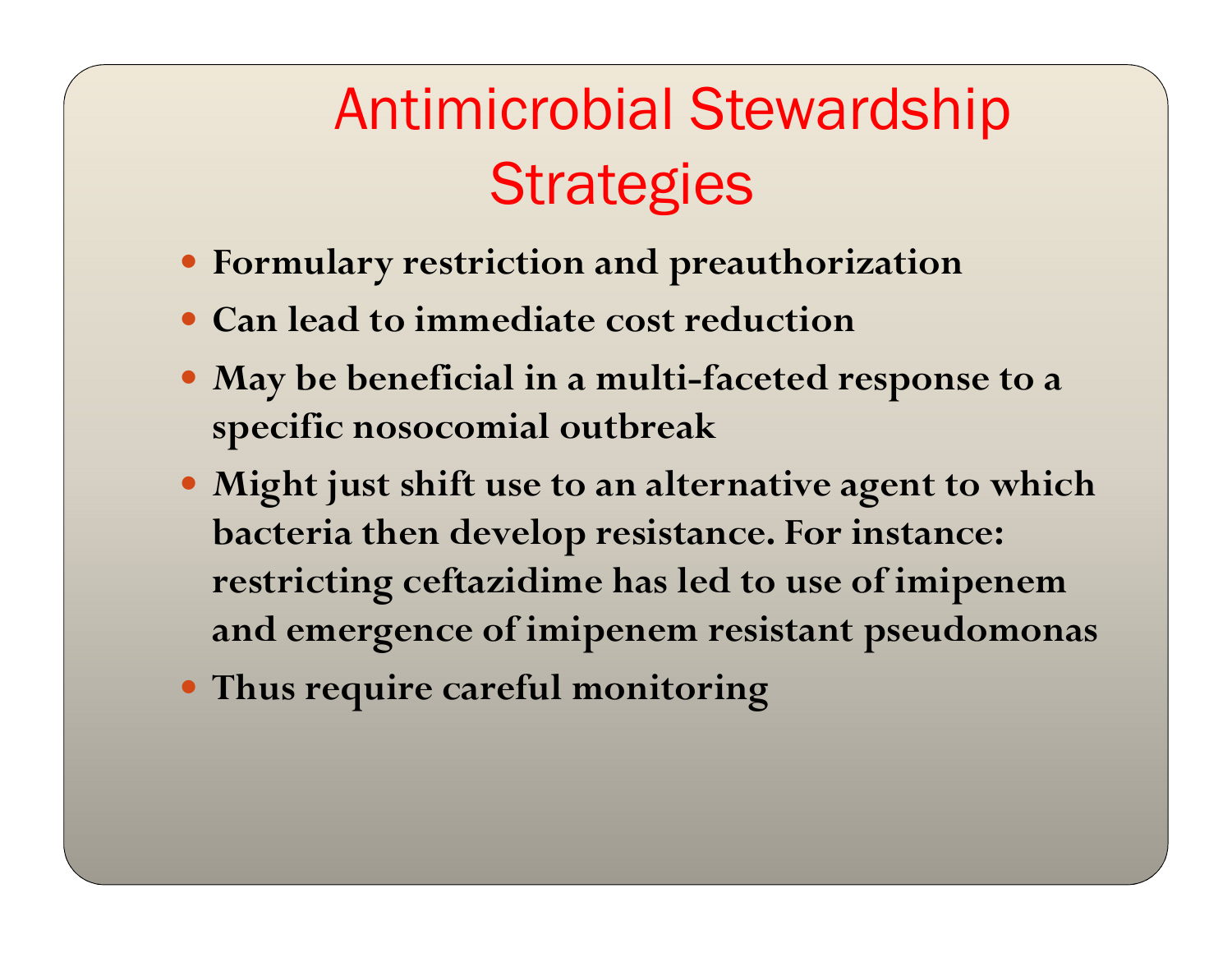- Education
- Education is elemental to the acceptance of stewardship strategies
- However education alone without active intervention has proven only marginally effective and has not demonstrated sustained impact.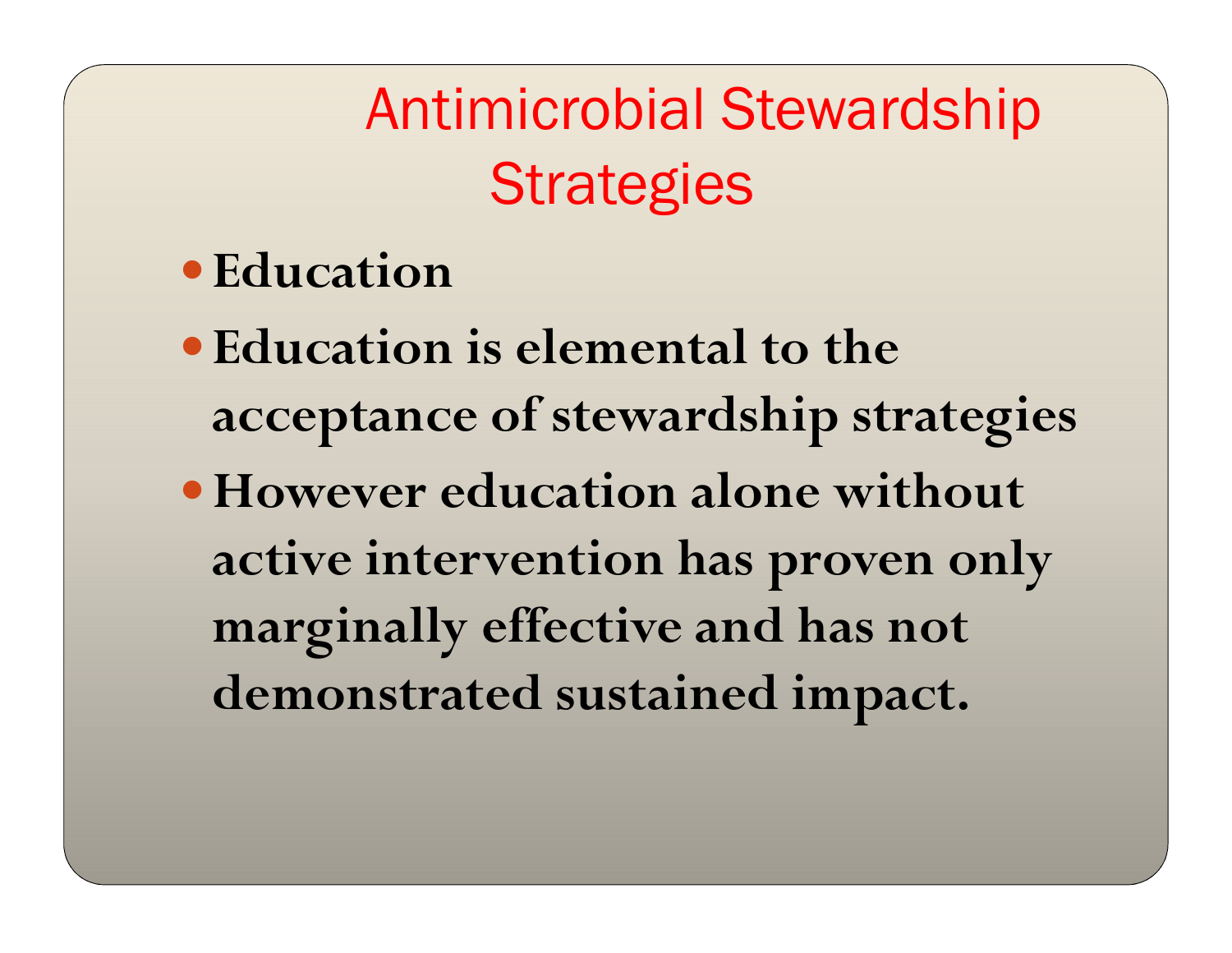- Guidelines and clinical pathways
- Multidisciplinary development of practice guidelines incorporating local microbiology and resistance patterns can improve antimicrobial utilization
- Guideline implementations can be facilitated through provider education and feedback on patient outcomes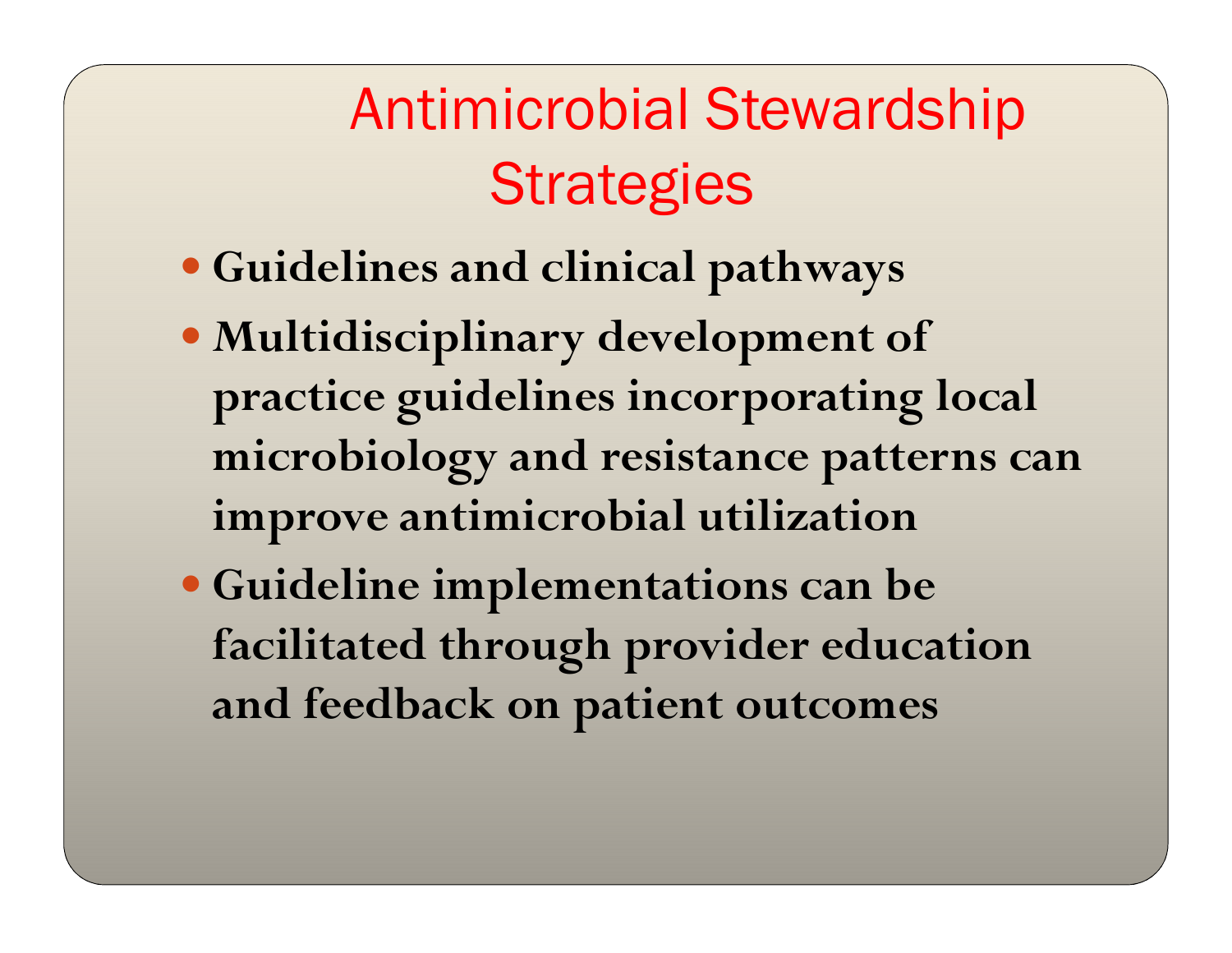- Other effective strategies:
- Streamlining and de-escalating therapy when culture results available
- Conversion from parenteral to oral therapy when the patient's condition allowed, freeing the patient from the hospital environment
- Dose optimization based on patient's characteristics (weight, site of infection, renal and hepatic function), microbial MIC, pharmacokinetics of agent and method of killing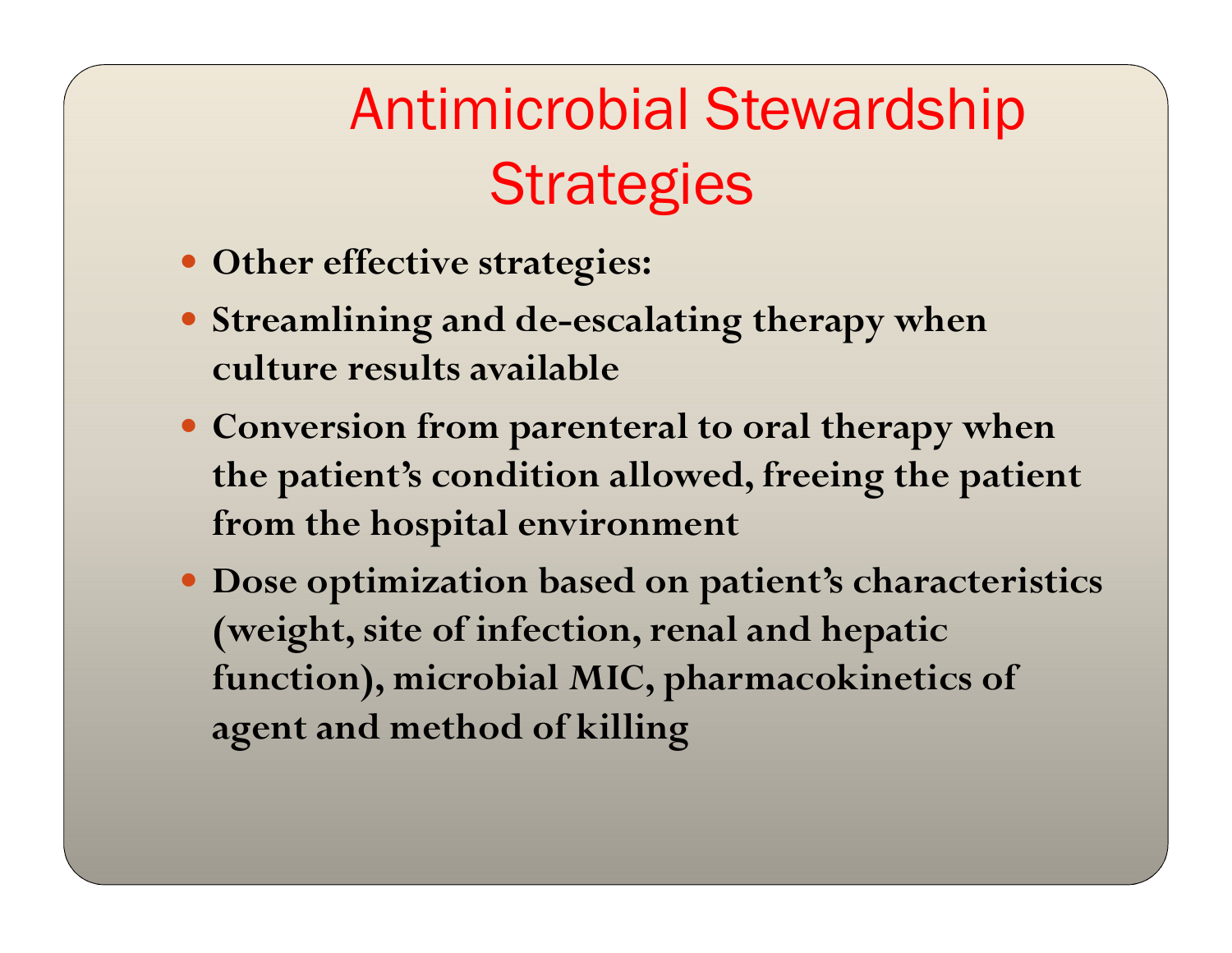#### INEFFECTIVE STRATEGIES

- Antibiotic cycling concept of changing antibiotics available in hospital from month to month
- Combination therapy only effective for increasing the breadth of coverage and likelihood of adequate initial therapy, not for decreasing the development of resistance.